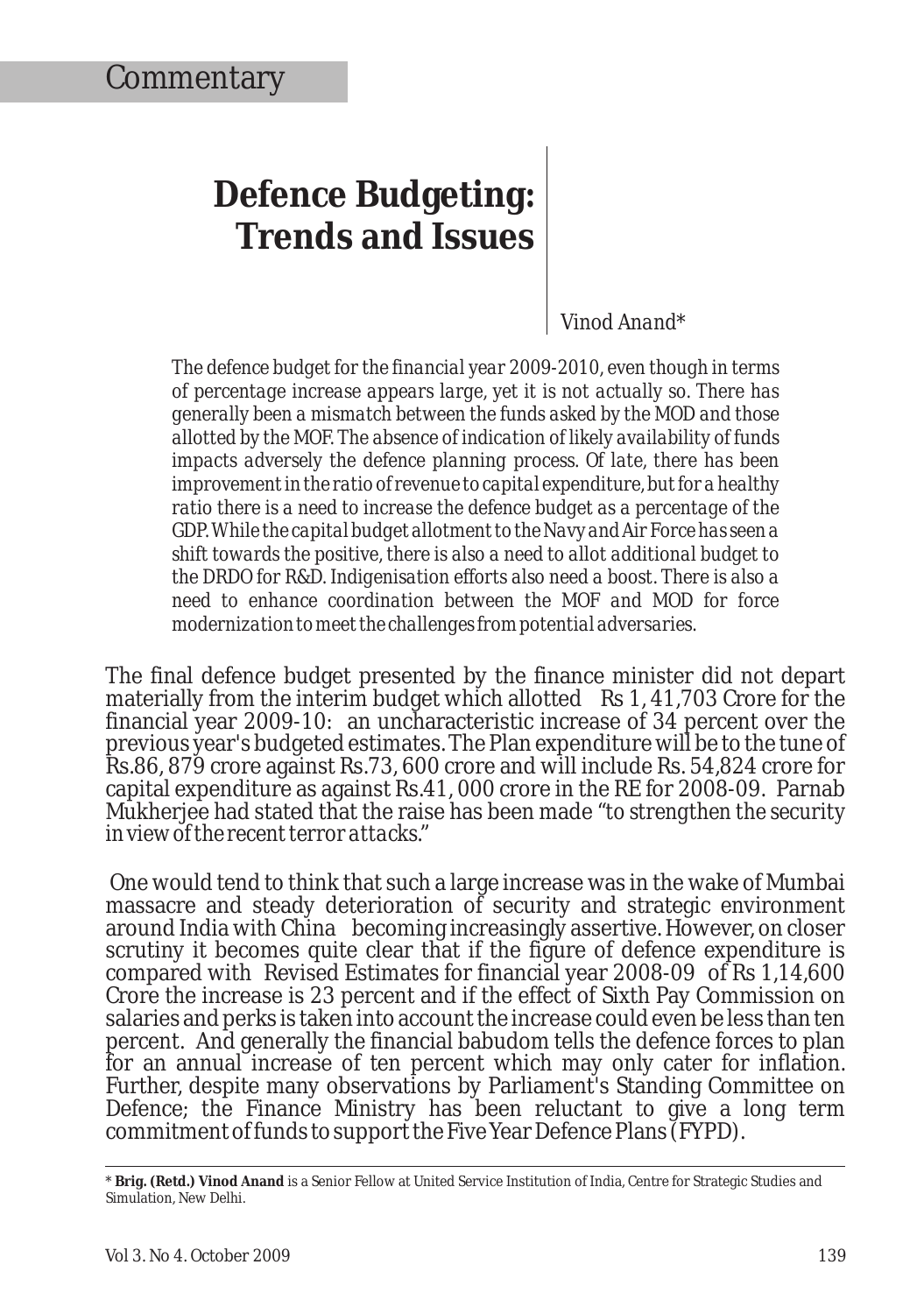For instance, the 10th FYPD (2002-2007) completed its period without the same having been approved by the Cabinet Committee and the Finance Ministry allotted funds during the plan period which were much less than the projections put forward by the Ministry of Defence. Apparently, the 11th FYPD (2007-2012) also appears to be heading for the same fate; the plan has entered its third year without having been approved so far. When the defence forces are not sure of long term commitment of funds for their integrated perspective plans then it has adverse impact on their capability building. So far the trend has been an incremental addition to their arsenals which may not be in congruence with developing of integrated capabilities.

The Parliament's Standing Committee on Defence in its 16th Report (released in April 2007) felt constrained to remark that "the Ministry of Finance and Ministry of Defence should not shift the responsibility to each other; rather together they must approve the Eleventh Plan at the earliest, so that it does not face the same fate of Tenth Plan. This will further facilitate both the Ministry of Defence to plan their finance, equipment acquisition and utilise the allocated amount to the fullest extent in a time- bound manner". The Committee was also perturbed because of the mismatch between the projection and budgetary allocation for the first year (2007-08) of the plan.

**T**he Ministry of Finance and Ministry of Defence should not shift the responsibility to each other; rather together they must approve the Eleventh Plan at the earliest, so that it does not face the same fate of Tenth Plan.

But on another level the armed forces have been regularly surrendering some of the capital budget meant for force modernization. The armed forces had returned Rs.7, 000 crore of the Rs.48, 007 crore allocated for the purchase of military hardware during 2008-09. An average of 14% of budgeted amount varying between Rs 5,000 and Rs 9,000 crores remained unspent each year from 1999-2000 till this was arrested in 2004-05. However, the trend of surrendering the budget especially the one earmarked for capital expenditure has continued since then. The inability to spend has been attributed to the difficult nature of procurement and acquisition process which has been revised frequently over the years with the new Defence Procurement Procedure-2008 having been put into

place in August last year. The proposal for creating a non-lapsable fund proposed by the last BJP government and also recommended by the Parliament's Standing Committee on Defence has not found much acceptance in the current policy making quarters however so appropriate it might be to address this recurring phenomenon of surrender of capital funds.

According to the logic given by the government to Standing Committee, the creation of non-lapsable Defence Modernisation Fund (DMF) has a limited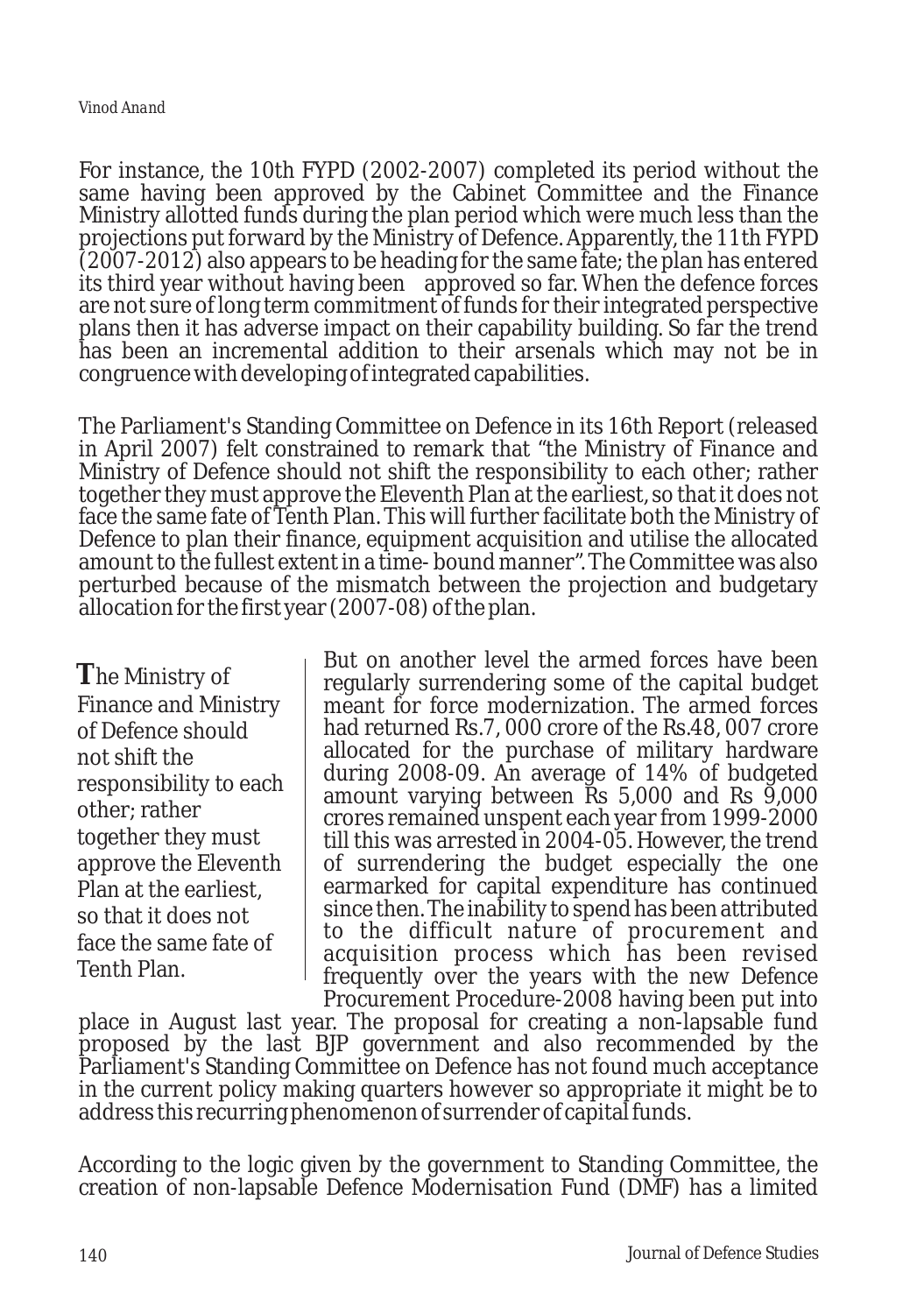utility in as much as the funds available in the DMF would not automatically be available to the Ministry of Defence for utilization in the subsequent financial year. The Ministry would be required to seek approval of the Ministry of Finance and the Parliament for its utilization.

Another goal of the services has been to reduce the revenue expenditure and increase the capital expenditure with the ultimate aim of achieving an optimal ratio of 50: 50 between both types of budget heads. There has been a general trend of increase in the capital expenditure and a marked reduction in the revenue expenditure which reflects the rapid pace of modernization in the Indian armed forces. Further, the percentage of funds allotted to Navy and the Air Force has been increasing over the years, which indicates a trend towards added emphasis on modernizing these two services.

The ratio of Revenue Expenditure to Capital Expenditure, during the last decade and many years before has been in the region of 70:30. Due to the steep rise in the Capital budget in the recent years, the decadal average ratio between 1998-99 and 2007-08 is 67:33. There is a huge variation amongst the services on this account due to nature of their missions, requirements of man power and technology intensive equipment and weapon platforms and systems. For the Army, in the last decade, this ratio has been 82:18 bringing out its manpower intensive nature without much effort to cut manpower and manpower costs. For the Air Force it is 52:48. It is least for the Navy at 46:54. Capital budget share for Army in the last decade, 1997-2007/08 has been 30 %, followed by 27 % for Navy and 36 % to Air Force.

**T**here is a huge variation amongst the services on this account due to nature of their missions, requirements of man power and technology intensive equipment and weapon platforms and systems.

But in the current financial year even though the capital expenditure has been increased in actual terms the ration between revenue and capital is not favourable due to the impact of Sixth Pay Commission. However, it is hoped that with a larger percentage of GDP, perhaps up to 3 percent of GDP being spent on the defence, as once articulated by Prime Minister Manmohan Singh, it would be possible to achieve a harmonious ratio of 50:50 in the coming years.

 A healthy Capital to Revenue ratio of 50:50 has several long-term implications on for example on sustenance of current force levels as also additional revenue needed for maintaining the additional capital expenditure structures in future. Revolution in military affairs can be ushered in at a faster pace compared to the glacial pace at which it has been progressing since the last one decade. Force planning, force development, force modernization and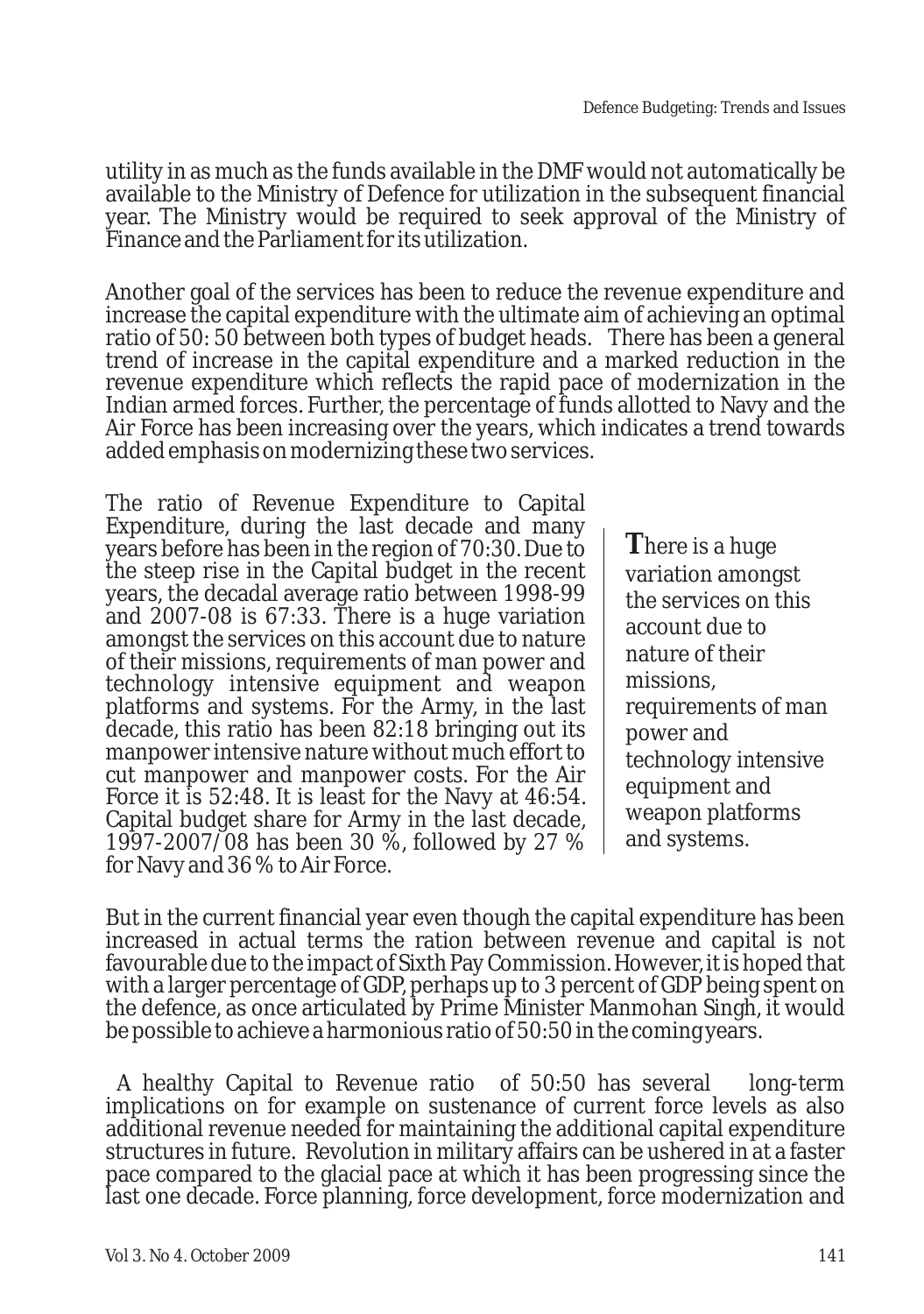capacity building can also be achieved during the current Long Term Integrated Perspective Plan (2007-2022) if this optimal ratio is maintained. Defence procurements, import substitution and self-reliance are some of the other areas which would be positively impacted upon.

Further, the revised LTIPP (2007-22) is being prepared following a deliberate and integrated 'Top Down' approach by articulating National Security Strategy (NSS), National Military Strategy, and National Military Objectives/Capabilities. The document is expected to be ready by December 2009. Presently, draft NSS is doing the rounds of various ministries for suggestions and amendments; many are skeptical whether it will see the light of the day any time soon, others are questioning even the need for such a document. Strategic discourse in India being what it is it would be too optimistic to expect such a time bound articulation of NSS and evolving subsequent documents based on NSS which would be essential precursors to our long term defence budgeting and planning.

Another important endeavour of our government has been to increase the level of indigenization of defence. Despite several initiatives taken in the recent past for promoting indigenisation and achieving self-reliance in the defence sector, there is still heavy dependence on foreign suppliers and the goal of achieving self-reliance remains elusive. The government had set a target of achieving an indigenization ratio of 70:30 by 2005 but we are very far from reaching that goal. The Standing Committee on Defence (SCD) has desired that a formal mechanism for sharing information on the futuristic requirements and the perspective plans of the users should be put in place in accordance with the practices adopted by certain advanced countries so as to inspire the confidence of the private industries and enable them to gear up their infrastructure well in advance. Such mechanisms and structures have been formed but apparently they have been remiss in performing their functions efficiently.

The SCD has now recommended that the steps should be taken to reverse current import/indigenization ratio of 70:30 in the next 10 to 15 years. This would require changes in policies and allotment of additional budgeted funds for DRDO and Department of Defence Production. For instance, Ordnance Factories do not have their own R&D and they cannot decide on their vendors, hence, they are not efficient. It has also recommended that a fund called 'Defence Technology Development Fund' with the Department of Defence Production (DDP) be created which should be used for providing funds to Small and Medium Enterprises (SMEs) to carry out design and development work either directly or through industry champions/Defence PSUs/OFs. Another suggestion is to create a Strategic Defence Industry Fund (SDIF) on the lines of North-East Development Fund where non-lapsable pool of resources should be utilized exclusively for the 'Make' category of products of Indian Industry.